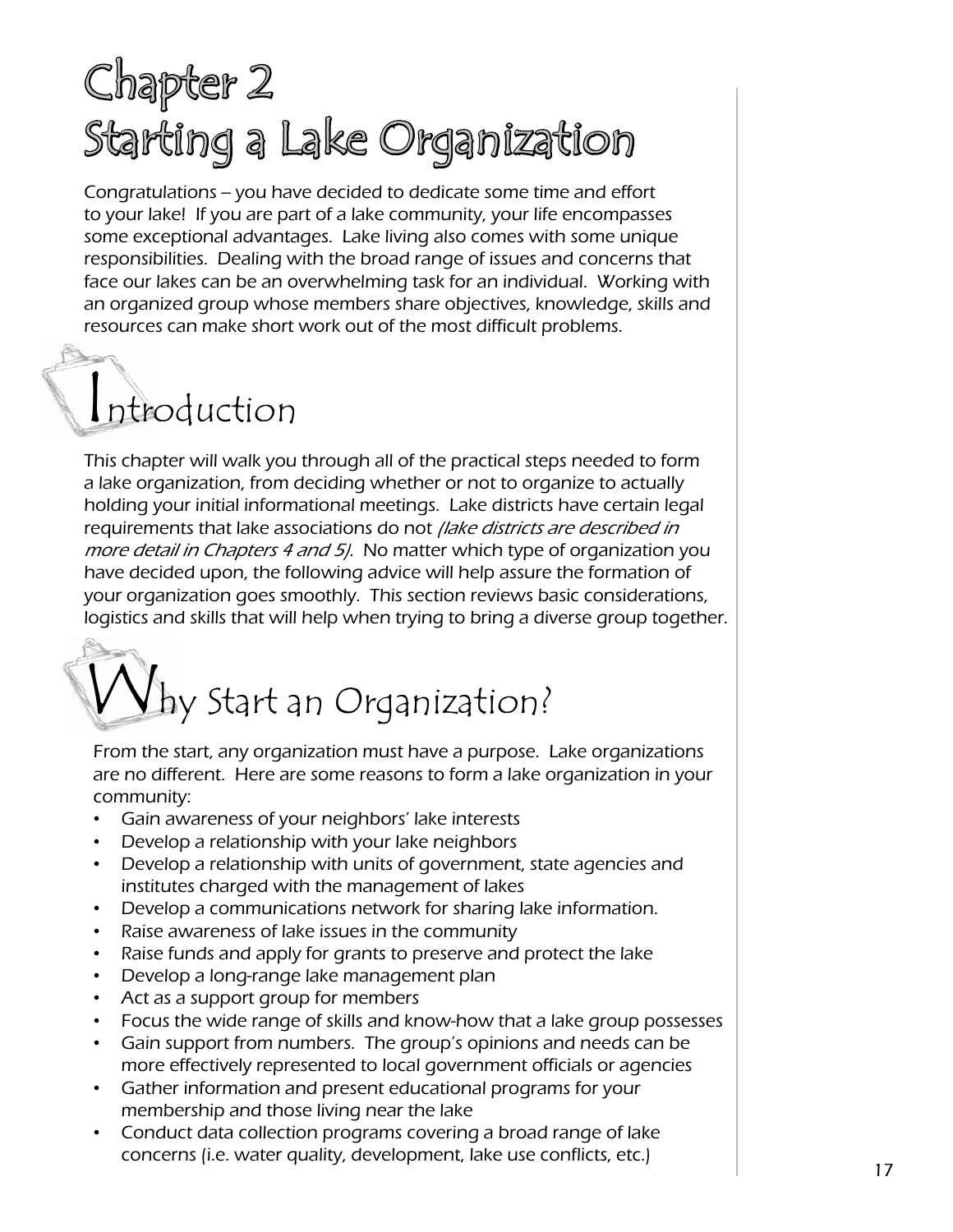- Gain a historical perspective from long-time residents
- Network with other lake organizations
- Assure the lake will be in good shape for generations to come
- Address ecological concerns around the lake

### Considerations

If your lake has more than one landowner or user, you will probably find a divergence in philosophy and expectations over how the lake should be used or managed. It is a good idea to encourage and solicit these diverse ideas. Organizations formed for a single purpose or over a single issue rarely enjoy long-term success. Once that single issue is addressed or resolved, members may quickly lose interest and the organization may lose momentum.

Bring together those interested in your lake and ask them about their ideas and concerns. This list will often be broad, but having a wide interest base will build ownership for the issues and can help sustain an organization. Remember, an organization requires good management to prioritize the many issues in a satisfactory manner and to develop a sense of achievement.

#### An organization with the best chances of success:

- Has an eye toward the future
- Recognizes a broad range of issues and requirements
- Anticipates unforeseen occurrences that could change the lake
- Listens to others
- Encourages participation and diverse ideas
- Has respect for other viewpoints
- Balances the needs of today's lake community against the possibilities of tomorrow's
- Collaborates with other lake organizations
- Is well organized and managed

#### Where Do You Start?

Your success at organizing your lake neighbors may well depend on your talent as a communicator and negotiator. Be transparent! Make sure everyone with an interest has an opportunity to find out what is going on and understands the implications.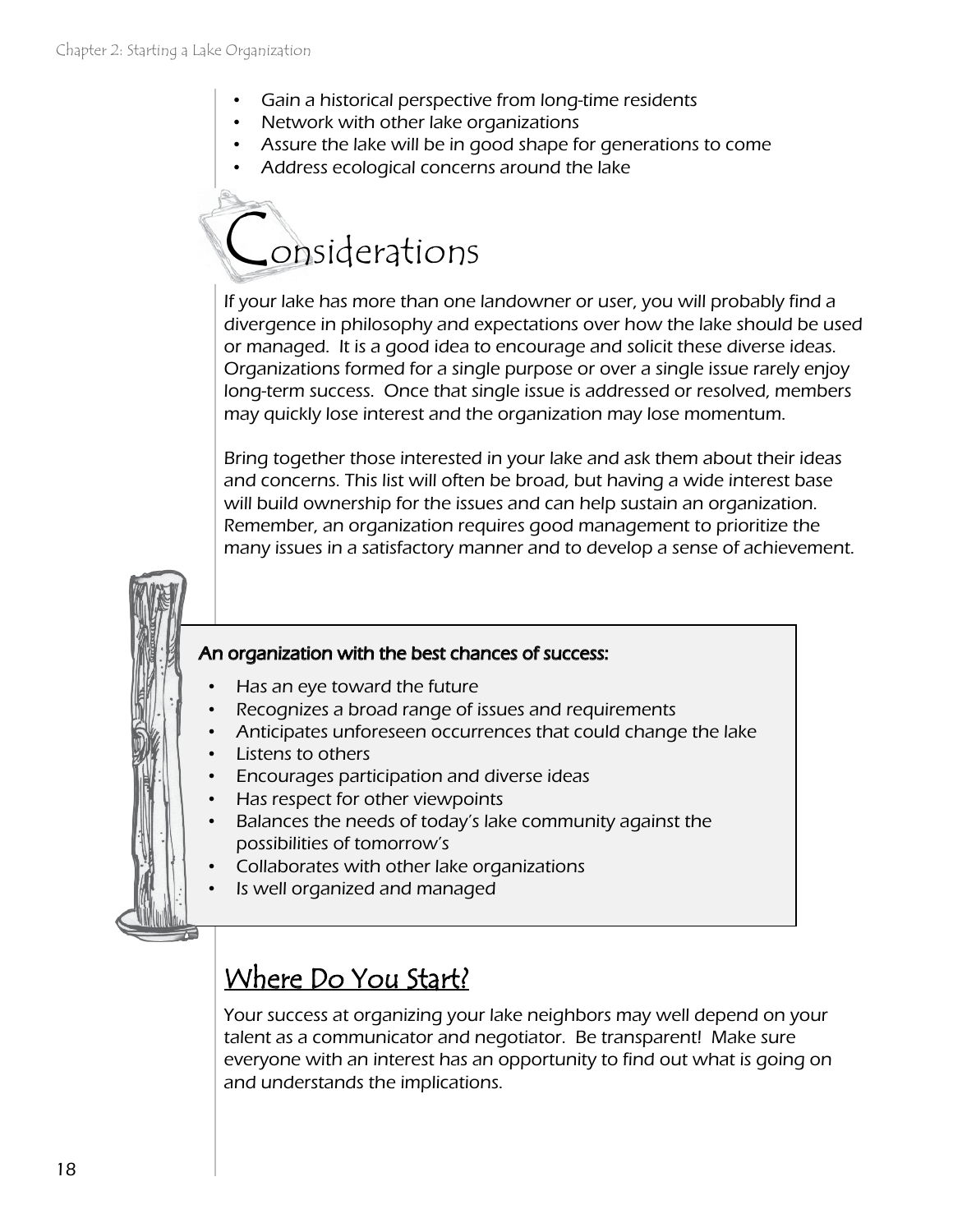#### Do Your Homework

Contact your county UW-Extension Educator, the UW-Extension Lakes Program at UW-Stevens Point, your Wisconsin Department of Natural Resources (WDNR) Lakes Coordinator, or the Wisconsin Association of Lakes (WAL) to assist you. See Appendix E for lake contacts.

#### Unearth the History of Your Lake

- Are there any existing groups that represent lake interests?
- Have there ever been other lake organizations? If yes, what happened to them? Who were the officers? Do these folks still live at the lake?
- Have there been major management or research projects on the lake (fish stocking, aquatic plant harvesting)? Who was involved?
- Are there any government agencies or institutions involved in management projects on your lake?
- Are there any groups with a substantial interest in the management of the lake (resorts, lodges, marinas, industry, local government, large landowners, boaters, anglers)?
- Are there any political situations or prominent issues (development, use conflicts, plant harvesting) affecting your lake?

#### Recognize Differences

- If you are a "newcomer" (0-10 years of living on a lake), be sensitive to the views of people that have been on the lake for many years.
- Be aware of user groups in your watershed that may impact or benefit from the lake (resorts, industry, agriculture, etc.).
- Be sensitive to the distinctive requirements of year-round and seasonal residents.
- Be sensitive to various non-resident user groups and their expectations (boaters, anglers, seasonal users, park users, birdwatchers).
- Listen to other's viewpoints and try to see the lake through their eyes.

### Before the First Informational Meeting

- Assemble a nucleus of interested people. Try for a broad representation of people (a year-round resident, a long-time resident, a representative of any special interest groups) who live on or near the lake. Include anybody who wants to assist in the effort, and remember, the more people involved the better. (Your county UW-Extension Educator is often trained to help with this sort of endeavor.)
- List the reasons a lake organization would benefit the lake.
- Consider possible objections of an organization and how to address them.
- Gather information on issues or problems and potential solutions. This will aid in recruiting additional interested persons.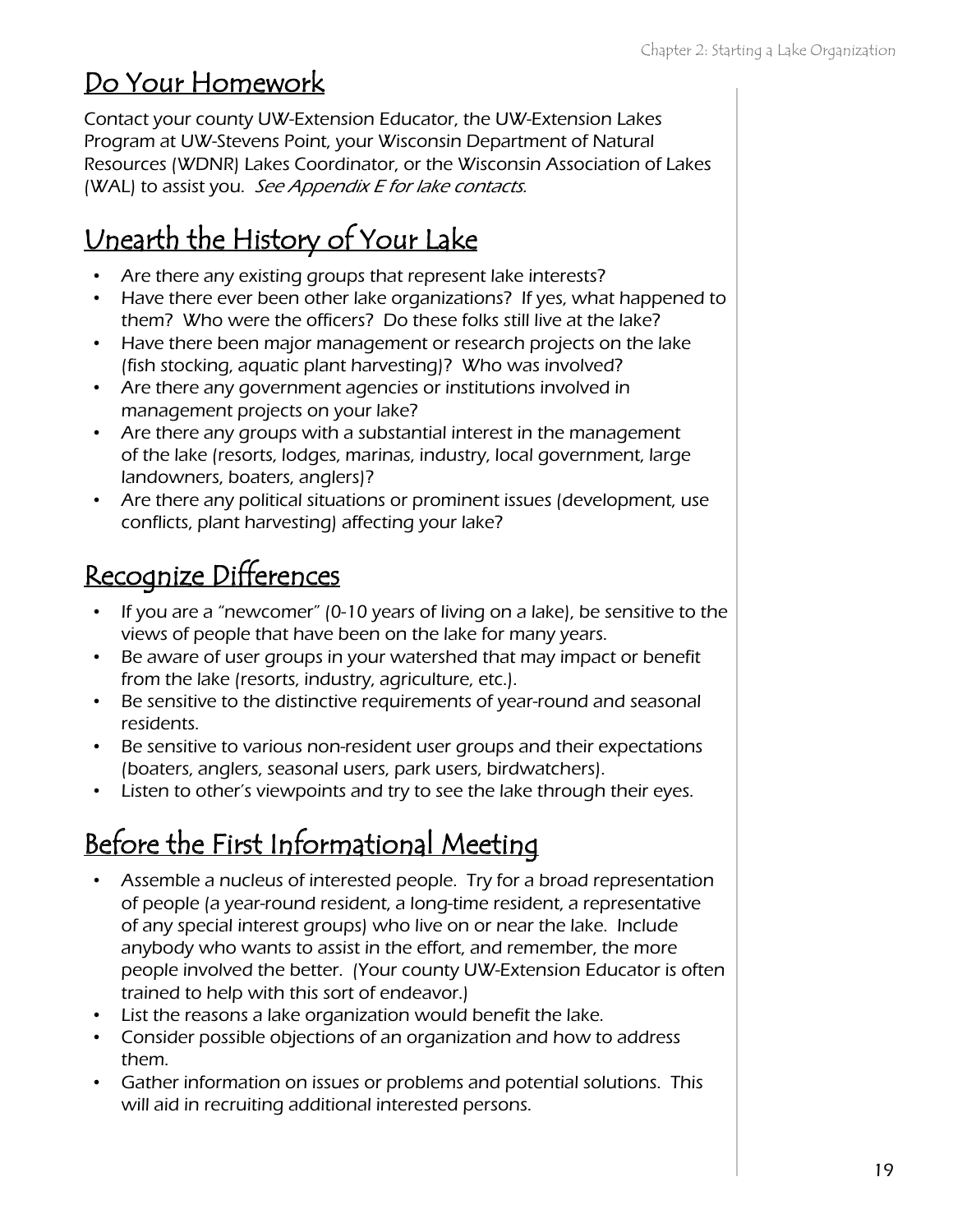- Make sure you understand the specifics and ramifications of having a lake organization. Contact a lake professional through your county UW-Extension Educator, a UW-Extension Lakes Specialist, a WDNR Lakes Coordinator or a WAL representative who can explain the details. See Appendix E for lake contacts.
- Let your town and county officials know that you are considering forming a lake organization. Lake districts require participation by local government and it is wise to engage local government officials at whatever level they want to be involved. The support of local officials can be indispensable and play a positive role in your effort, so start building a relationship early.
- You may need some seed money for photocopying/printing and postage. People may consider "chipping in" some start-up money or you may consider asking some interested person or supportive business or organization (resort, chamber of commerce or other local business) to donate office support. Caution is advised if you accept help from a group that may be perceived as having a personal interest or other motive that might be contrary to your organization's long-term interests, as the acceptance of such help may create an expectation of future support.
- If you are aware of a lake organization on a nearby lake, contact them for ideas on how they were created and how they operate /see the Wisconsin Lake List Directory for a list of lake organizations and contacts at [www.uwsp.edu/cnr/uwexlakes/lakelist\)](http://www.uwsp.edu/cnr/uwexlakes/lakelist).

### Preparing for the First Informational Meeting

Develop a plan for getting the information to the entire lake community. The amount and the expense of the effort needed will depend on the size of the lake and the number of people you need to reach. Be transparent with your information, allowing anyone that wants to help or comment to join in.

#### Three Months or More Before the Meeting

- Many groups begin by inviting lake professionals to speak, such as UW-Extension Lake Specialists, WAL representatives, county Land & Water Conservation staff, WDNR staff and others (See Appendix E for lake contacts). When planning an inaugural meeting you may also want to invite a representative from a neighboring lake organization.
- Select a time and day that does not conflict with other events and provides for good attendance by the people in your lake community. Summer is often the time to reach the greatest number of residents.
- Reserve a convenient location. A public place is best, like the town hall, a resort or school.
- Invite everyone living at and near your lake. Use tax rolls to develop your list; they are open to the public at reasonable times. (The town/county treasurer or clerk may help you get started.)
- Invite those groups that use the lake but may not be property owners, such as businesses, bird watchers, angling groups and water ski clubs.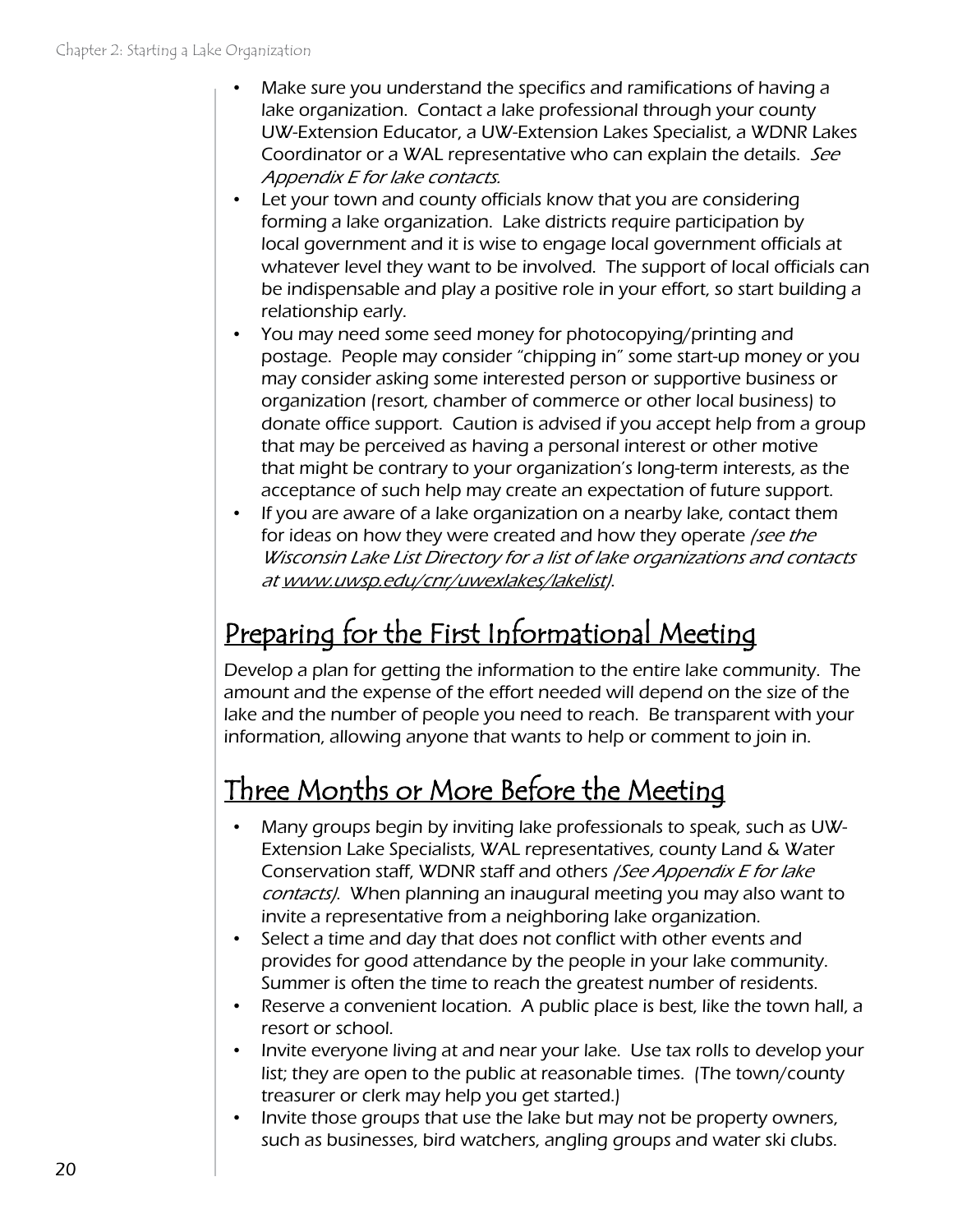#### One Month Before the Meeting

- Prepare an agenda noting time, place, date and subject to be discussed.
- Publicize the meeting.
- Prepare a news release for your local newspaper and buyers guide. Most papers are happy to print such notices. Send it out early (a month before the meeting is typical).
- Try to place a Public Service Announcement (PSA) on your local radio or TV station.
- Put posters in local grocery stores, community centers, sport stores, etc.
- Mail or email personal invitations to certain potential key members of the community. If your budget can afford it, send personal invitations to everyone.
- Post large signs (with permission) at strategic locations (road intersections, around the lake) announcing the meeting and welcoming the public.

#### At the First Informational Meeting

The size of the group and your time frame will determine what you can accomplish at the meeting. If the group is small (20-30), you may have the opportunity to hear from everyone. If the group is larger (30-60), there may not be time to hear from each person. Try and make sure that anyone who wants to be heard has the chance to be heard.

- Inspect the venue and meeting logistics (i.e. number of chairs, A/V equipment, food, drinks, light switches, paper, pencils, parking, darkening the room, refreshments, etc.). Do this inspection far enough before the meeting starts to correct any deficiencies.
- Have extra copies of the agenda.
- Have a sign-in sheet for names and addresses and provide name tags.
- Start on time and stay on schedule.
- Introduce yourself, your committee and any guest speakers.
- Explain why you feel there is a need for an organization.
- Ask people to share why they enjoy living on the lake and what they see as issues important to them.
- Allow plenty of time for questions and answers and getting feedback.
- Let people know that anyone at the meeting and those people interested in lakes are welcome to sign up to receive Wisconsin's lake newsletter, Lake Tides, at no cost in hard copy or electronic format. Send or email a list of addresses and email addresses to UW-Extension Lakes at 800 Reserve Street, UW-Stevens Point, Stevens Point, WI 54881 or uwexlakes@uwsp.edu.